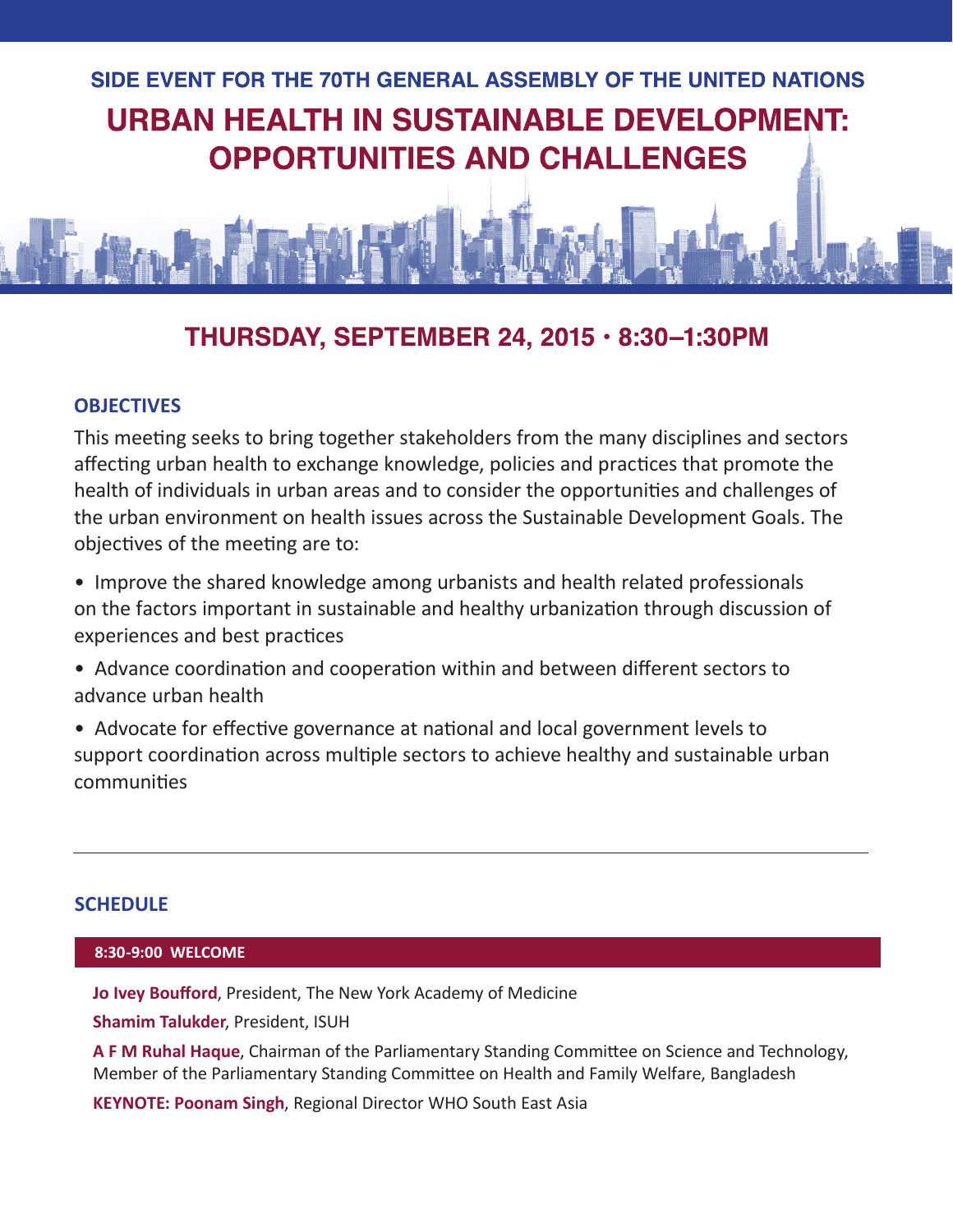#### **9:00-10:00 PLENARY ONE: THE IMPORTANCE OF URBAN HEALTH IN SUSTAINABLE DEVELOPMENT**

**Moderator: Jo Ivey Boufford**, President, The New York Academy of Medicine

**Simon Bland**, Director, New York Liaison Office, UNAIDS

**Joshua Glasser**, Foreign Affairs Officer, Office of International Health & Biodefense, Bureau of Oceans and International Environmental and Scientific Affairs, United States Department of State

**Zahid Maleque**, State Minister, Ministry of Health and Family Welfare, Government of the People's Republic of Bangladesh

**Johanna Ralston**, CEO, World Heart Federation

**Jeffrey L. Sturchio**, President and CEO, Rabin Martin

#### **10:00-11:00 PLENARY II: ENSURING URBAN ENVIRONMENTS THAT PROMOTE HEALTH AND WELL-BEING FOR ALL AT ALL AGES**

**Moderator: Yonette Thomas**, Science Advisor for Urban Health, New York Academy of Medicine, and Senior Advisor, Association of American Geographers

**Ramón Cruz**, International Policy Program Manager, Institute for Transportation and Development Policy

**Abdul Malek**, Secretary, Ministry of Local Government Rural Development and Cooperatives, Government of the People's Republic of Bangladesh

**Nata Menabde**, Executive Director, WHO Office at the United Nations

**Elliott D. Sclar** — Professor of Urban Planning, Graduate School of Architecture, Planning and Preservation, and Director, Center for Sustainable Urban Development, Earth Institute – Columbia University

**Tianna Scozzaro**, Director, Global Population & Environment Program, Sierra Club

#### **11:00–11:30 BREAK**

#### **11:30–12:30 PLENARY THREE: GOVERNANCE FOR URBAN HEALTH**

**Moderator: Jo Ivey Boufford**, President, New York Academy of Medicine

**Natalia Linos**, Science Advisor to the Commissioner at New York City Department of Health and Mental Hygiene

**Angel Mendoza**, Director of Health Policy, New York Academy of Medicine

**Jane Thomason**, Chief Executive Officer, Abt JTA, and Senior Advisor, International Social Policy

#### **12:30-1:30 CLOSING: NEXT STEPS**

**Chair: Shamim Talukder**, President, ISUH, CEO, Eminence

**Eugenie Birch**, Lawrence C. Nussdorf Chair of Urban Research and Education, Penn Institute and Chair, World Urban Campaign

**Nikhil Chandavarkar** – Chief, Communications and Outreach Branch, Division for Sustainable Development, UNDESA

**Khandker Mosharraf Hossain**, Honorable Minister, Ministry of Local Government Rural Development and Cooperatives, Government of the People's Republic of Bangladesh

**Alex Ross**, Director, WHO Kobe Center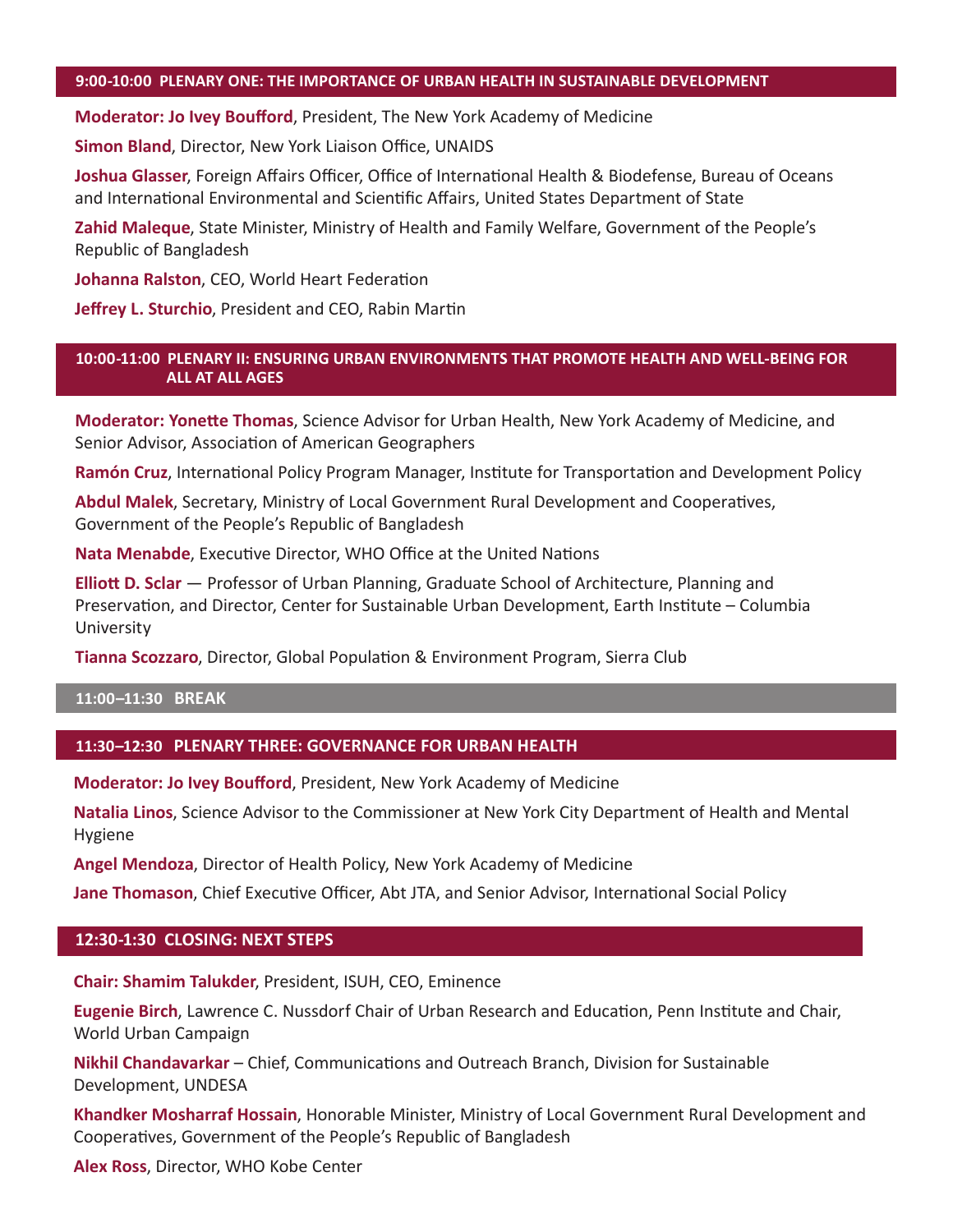### **Eugénie L. Birch, PhD, FAICP, RTPI**

**Lawrence C. Nussdorf Chair of Urban Research and Education, Penn Institute and Chair, World Urban Campaign**

Eugénie L. Birch, PhD, FAICP, RTPI (hon), is the Nussdorf Professor of Urban Research, Department of City and Regional Planning, School of Design, University of Pennsylvania. She is the founding co-director of the Penn Institute for Urban Research, and co-editor of Penn Press's The City in the 21st Century series. Dr.Birch's most recent publications include Slums: How Informal Real Estate Markets Work (forthcoming, co-edited with Susan Wachter and Shohana Chattaraj), Global Urbanization (2011, co-edited with Susan Wachter), Women's Health and the World's Cities (2011, co-edited with Afaf Meleis and Susan Wachter) and Neighborhoods and Life Chances, How Place Matters (2011, co-edited with Susan Wachter and Harriet Newberger). Dr. Birch has served as editor, Journal of the American Planning Association, chair, Planning Accreditation Board, president, Association of Collegiate Schools of Planning ACSP), Society for American City and Regional Planning History (SACRPH) and the International Planning History Society. Her awards include: Lawrence C. Gerkens Award in Planning History (SACRPH), Jay Chatterjee Award, Margarita McCoy Award and Distinguished Educator Award (ACSP). Dr. Birch has served as a member of the New York City Planning Commission and of the jury to select the designers for the World Trade Center site. She is currently chair, UN-HABITAT's World Urban Campaign and president of its special initiative, the General Assembly of Partners. Dr. Birch, who lives in New York City, holds a Ph.D and Master in Urban Planning from Columbia University and an A.B. cum laude in History and Latin American Affairs from Bryn Mawr College.

#### **Simon Bland CBE**

#### **Director, UNAIDS New York Office**

Prior to joining UNAIDS as Director of the New York Office in August 2013, Simon was a senior civil servant in the United Kingdom's Department for International Development (DFID). Most recently, he worked with public-private partnerships in health and education. Simon represented the UK on the Boards of the Global Fund to Fight AIDS, Tuberculosis and Malaria, GAVI, UNITAID and the Global Partnership for Education. From 2011 to 2013, Simon was Chair of the Board of the Global Fund to Fight AIDS, Tuberculosis and Malaria and oversaw a substantial transformation culminating with the introduction of its new funding model and strengthened partnership approach. He has spent most of the last thirty years working in Africa, Asia and the Pacific and led DFID country programmes in Russia, Ukraine, Kenya and Somalia.

#### **Jo Ivey Boufford, MD**

#### **President, The New York Academy of Medicine**

Jo Ivey Boufford, MD, is President of The New York Academy of Medicine. Dr. Boufford is Professor Emeritus of Public Service, Health Policy and Management at the Robert F. Wagner Graduate School of Public Service and Clinical Professor of Pediatrics at New York University School of Medicine. She is Co-Director of the National Program Office of the Robert Wood Johnson Foundation Health and Society Scholars Program. She served as Dean of the Robert F. Wagner Graduate School of Public Service at New York University from June 1997 to November 2002. Prior to that, she served as Principal Deputy Assistant Secretary for Health in the U.S. Department of Health and Human Services (HHS) from November 1993 to January 1997, and as Acting Assistant Secretary from January 1997 to May 1997. While at HHS, she served as the U.S. representative on the Executive Board of the World Health Organization (WHO) from 1994–1997.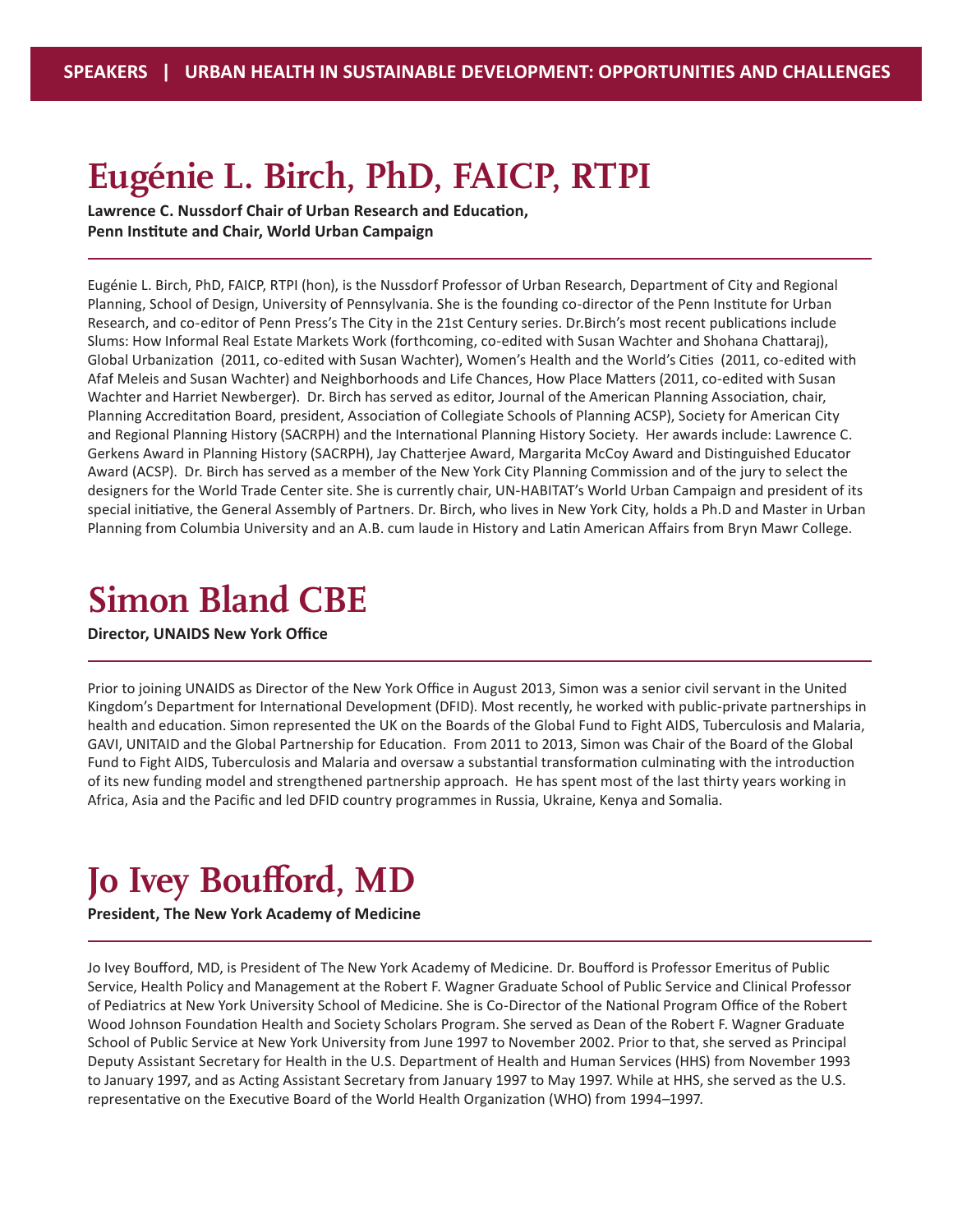# **Nikhil Chandavarkar**

**Chief of the Outreach and Communication Branch, Division for Sustainable Development, at the United Nations Department for Economic and Social Affairs**

Nikhil Chandavarkar is Chief of the Outreach and Communication Branch, Division for Sustainable Development, at the United Nations Department for Economic and Social Affairs, with responsibility for dialoguing and developing partnerships with various constituencies, particularly major groups of society and the media, on sustainable development issues including the Post 2015 Development Agenda, the sustainable development goals (SDGs), green economy, climate change, education for sustainable development and related policy matters. He led outreach and communications for the Rio+20 Conference and the 2014 Conference on Small Island Development States, and oversees the knowledge platforms for partnerships emerging from both conferences. Nikhil holds a Ph. D in economics from Georgetown University, Washington, D.C., where he was also a teaching fellow. Since joining the United Nations in 1979, he has served in Brazil, Colombia, and Paraguay and in management positions in New York. He has advised governments in a variety of countries in Asia, Africa and Latin America, on human development and sustainable development policies. His publications include the book Building the Green Economy: A Guide to the Practice of Sustainable Development (available in English and Spanish from www.amazon.com). He is a fellow of the Royal Society for Arts, Commerce and Manufacture of London. Nikhil is fluent in Arabic, English, French, German, Italian, Portuguese and Spanish.

### **Ramón Cruz**

**International Policy Program Manager, Institute for Transportation and Development Policy**

Ramón Cruz has over 15 years of experience intersecting the fields of sustainability, transportation, urban planning, environmental policy and climate change. In the past he was Senior Policy Analyst at the Living Cities Program of the Environmental Defense Fund, Vice President for Energy and Environment at the Partnership for New York City and most recently Vice President of the Environmental Quality Board (environmental regulatory agency) in Puerto Rico. He has been a consultant for the World Bank, the Natural Resources Defense Council and the German Agency for International Cooperation (GIZ). Since 2009, he has worked for ITDP's Global Policy Program in different processes in the United Nations: UNFCCC, Post-2015 agenda, Commission on Sustainable Development, the Rio+20 process and the Partnership on Sustainable Low Carbon Transport. Ramón has a B.A. in International Relations from American University in Washington D.C., and Masters in Public Policy and in Urban and Regional Planning from Princeton University in New Jersey.

## **Joshua Glasser**

**Foreign Affairs Officer, Office of International Health & Biodefense, Bureau of Oceans and International Environmental and Scientific Affairs, United States Department of State** 

Joshua Glasser is a Foreign Affairs Officer in the US Department of State's Office of International Health and Biodefense.  $\beta$ He covers an array of issues at the nexus of global health, environmental cooperation, and international development, including health aspects of urbanization. Joshua joined the department in 2013, following master's work in Global Health and Population at the Harvard School of Public Health. His thesis applied geo-spatial methods to identify hotspots of urban flooding risk in Dhaka, Bangladesh. He also holds a bachelor's degree in political science and public policy analysis from the University of North Carolina at Chapel Hill. From 2007-2008, he studied as a Fulbright Scholar in Hanoi, Vietnam.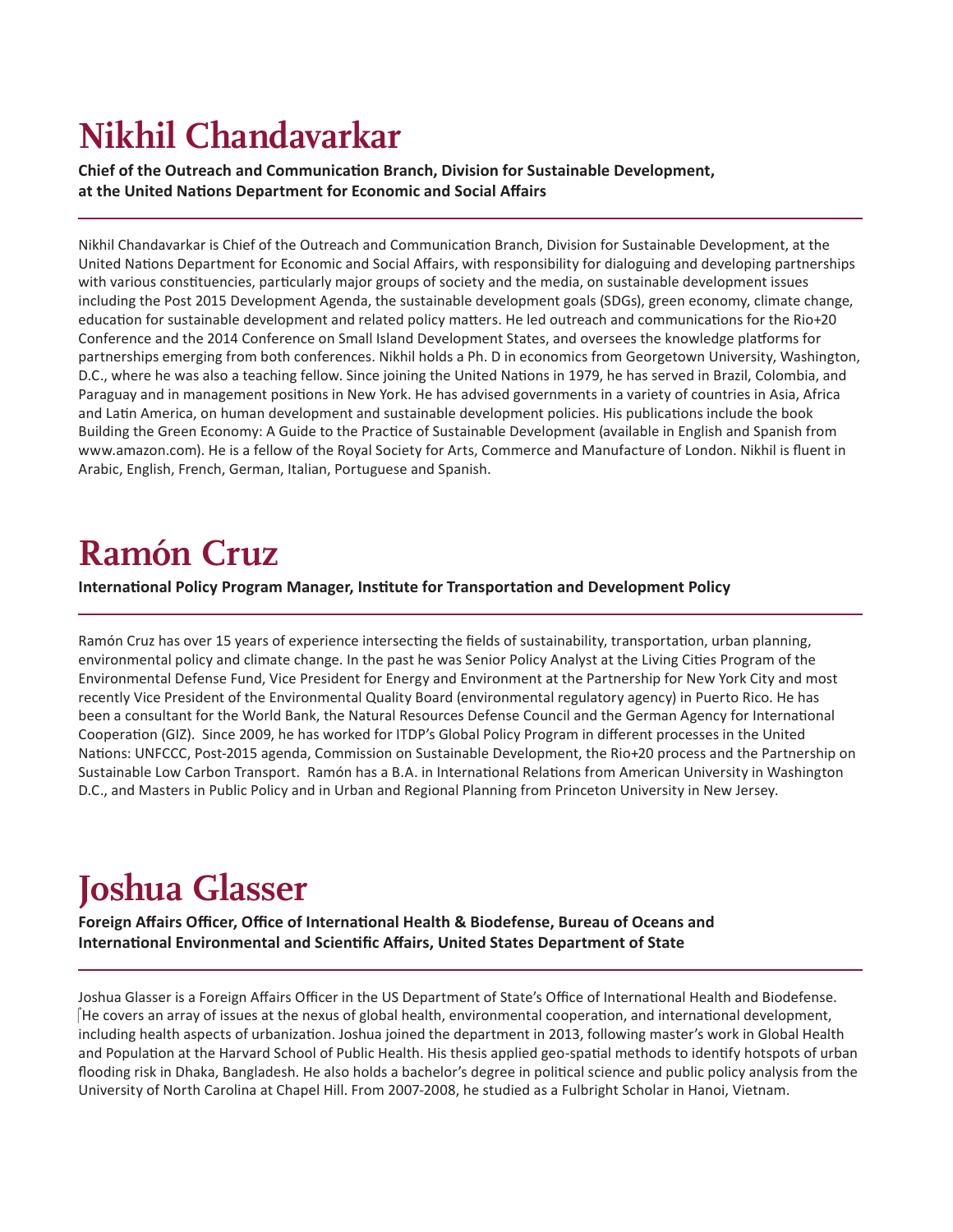### **A F M Ruhal Haque**

**Chairman of the Parliamentary Standing Committee on Science and Technology**

A F M Ruhal Haque, Chairman of the Parliamentary Standing Committee on Science and Technology, Member of the Parliamentary Standing Committee on Health and Family Welfare, Government of the People's Republic of Bangladesh

### **Khandker Mosharraf Hossain**

**Honorable Minister, Ministry of Local Government Rural Development and Cooperatives, Government of the People's Republic of Bangladesh**

Khandker Mosharraf Hossain, Honorable Minister, Ministry of Local Government Rural Development and Cooperatives, Government of the People's Republic of Bangladesh

## **Natalia Linos**

**Science Advisor to the Commissioner at New York City Department of Health and Mental Hygiene** 

Natalia Linos is Science Advisor to New York City Health Commissioner Mary Bassett and advises on issues related to health equity. Previously she was a policy specialist in the office of UNDP Administrator, Helen Clark, focused on UNDP's health and human development agendas. She also worked with the United Nations in Lebanon on economic and social development in the Middle East. She completed her doctorate at the Harvard School of Public Health, and her research has primarily focused on violence and health, with a specific interest on intimate partner violence in different countries including Nigeria, Iraq, Lebanon, Egypt, and Jordan.

# **Abdul Malek**

**Secretary, Ministry of Local Government Rural Development and Cooperatives, Government of the People's Republic of Bangladesh**

Abdul Malek, Secretary, Ministry of Local Government Rural Development and Cooperatives, Government of the People's Republic of Bangladesh

## **Jaheed Maleque**

**State Minister, Ministry of Health and Family Welfare, Government of the People's Republic of Bangladesh**

Jaheed Maleque, State Minister, Ministry of Health and Family Welfare, Government of the People's Republic of Bangladesh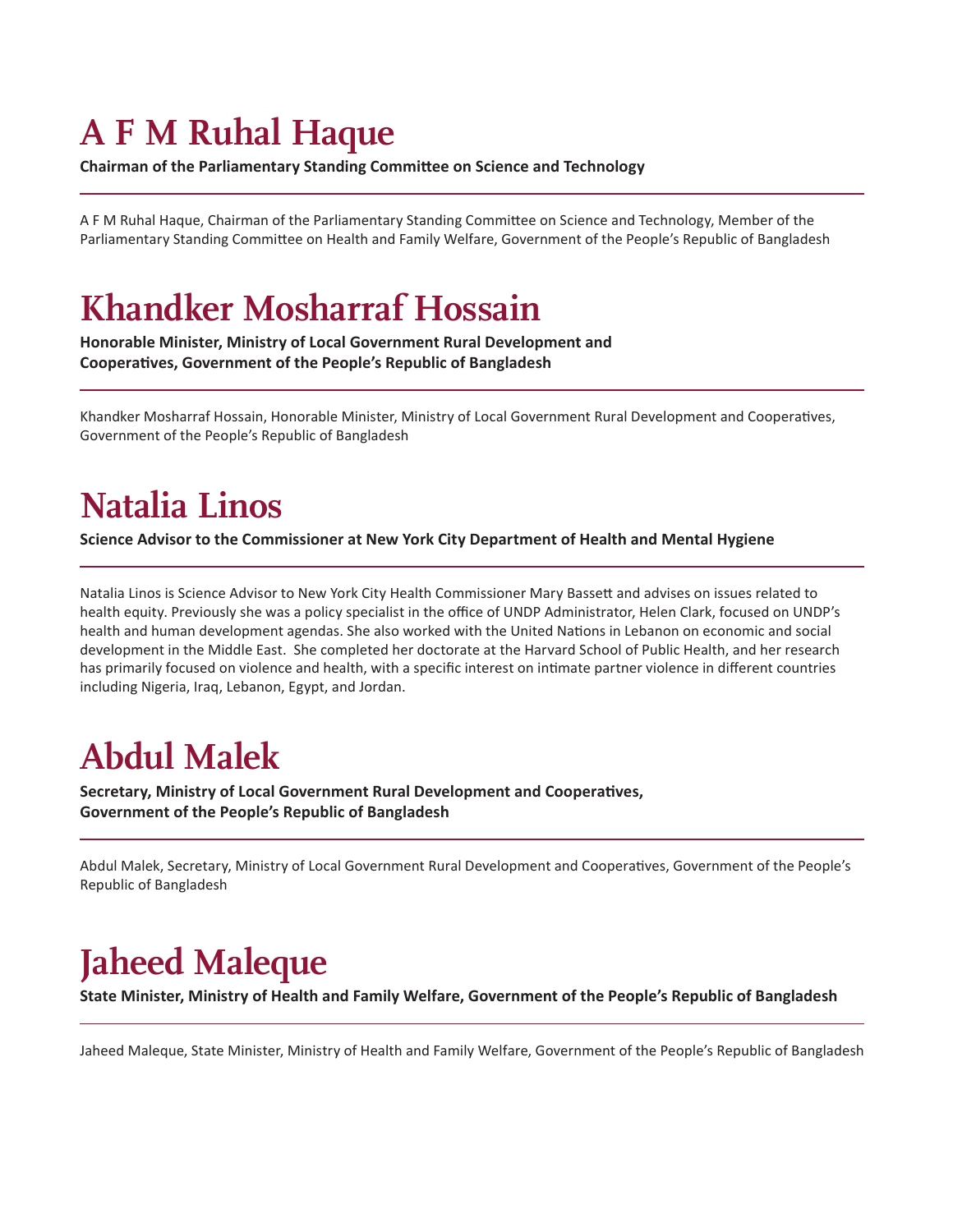#### **Dr Nata Menabde**

**Executive Director of the WHO Office at the United Nations, New York**

Dr Nata Menabde is Executive Director of WHO Office at the United Nations, New York since May 2015. Prior to her current role, since 2010, Nata Menabde was WHO Representative to India where she has led a large team of thousands of dedicated professionals across India supporting the governments' efforts in tacking health and health systems challenges, such as eradication of polio and saving lives from vaccine preventable diseases, promoting universal health coverage for sustainable development, combatting TB and reversing the growing trend of noncommunicable diseases, amongst others.

#### **Angel Mendoza, MD**

**Director of Health Policy, The New York Academy of Medicine**

Angel Mendoza, MD started in April of this year as The New York Academy of Medicine's Director of Health Policy, after many years in New York City government and non-profit organizations serving and advocating for under-represented and vulnerable communities. Prior to working at the Academy, he was Medical Director at Fedcap for the WeCARE program which addressed age-related barriers, among other factors affecting employment and productivity. He is a Clinical Assistant Professor of Pediatrics at New York University/Bellevue Hospital.

#### **Alex Ross**

**Director, WHO Centre for Health Development (WHO Kobe Centre, Kobe, Japan)**

Mr Ross is the Director of the WHO Centre for Health Development (Kobe, Japan or WKC), a global centre for excellence in research on the consequences of social, economic and environmental change and its implications for health policies. Mr Ross oversees the Centre's new research strategy that focuses on advancing universal health coverage (UHC), innovation, and ageing; as well as the Centre's portfolio leading WHO's work on urban health, inclusive of a focus on health inequities, health governance and intersectoral action, and urban health emergencies. The Centre is part of WHO's Headquarters' Health Systems and Innovation Cluster. Mr Ross is a public health policy expert trained in the United States at the University of California in Los Angeles (UCLA, BSPH, MSPH) and at the Rand Graduate School. With 30 years of experience in domestic and international health systems, Mr Ross has been involved in policy development, planning and research for a wide variety of health issues. Prior to his joining the Centre, he served as Director for Partnerships and UN Reform at WHO Headquarters (Geneva) for four years, as well as in deputy and senior advisory roles to the Assistant Director-Generals for Communicable Diseases and for HIV/AIDS, TB and Malaria for four years. During this time, he led development of a WHO partnerships policy, nurtured WHO's engagement with global health initiatives, non-governmental and private sectors, as well as helping to manage or contribute to WHO initiatives such as the HIV/AIDS "3x5"campaign, control of H5N1, and development of the UN Political Declaration on Prevention and Control of Noncommunicable Diseases. Mr Ross authored a number of reports for WHO that were issued by the UN Secretary General on foreign policy and global health. He led WHO work on innovative financing strategies and initiatives (the Pandemic Influenza Preparedness framework negotiations, a Solidarity Tobacco Contribution initiative) and was directly engaged in the creation of the Global Fund to Fight AIDS, TB and Malaria and UNITAID.

## **Johanna Ralston**

**CEO, World Heart Federation**

Johanna Ralston joined the World Heart Federation, one of the founding members of NCD Alliance, as Chief Executive Officer in February 2011. The World Heart Federation is headquartered in Geneva with 200 member organizations in more than 100 countries and focuses on the global fight against heart disease and stroke, with a focus on low-and middle-income countries. Before joining the World Heart Federation Johanna was Vice President, Global Strategies at the American Cancer Society, where she was hired in 1999 to build the Society's global programs, eventually developing and overseeing cancer and tobacco control projects in more than 30 countries. Johanna's work in development and global health has also included positions at New York University and International Planned Parenthood Federation of Latin America, where she served as Program Development Adviser. Johanna studied at Harvard Business School, and studied public health at Harvard and Johns Hopkins Bloomberg School of Public Health.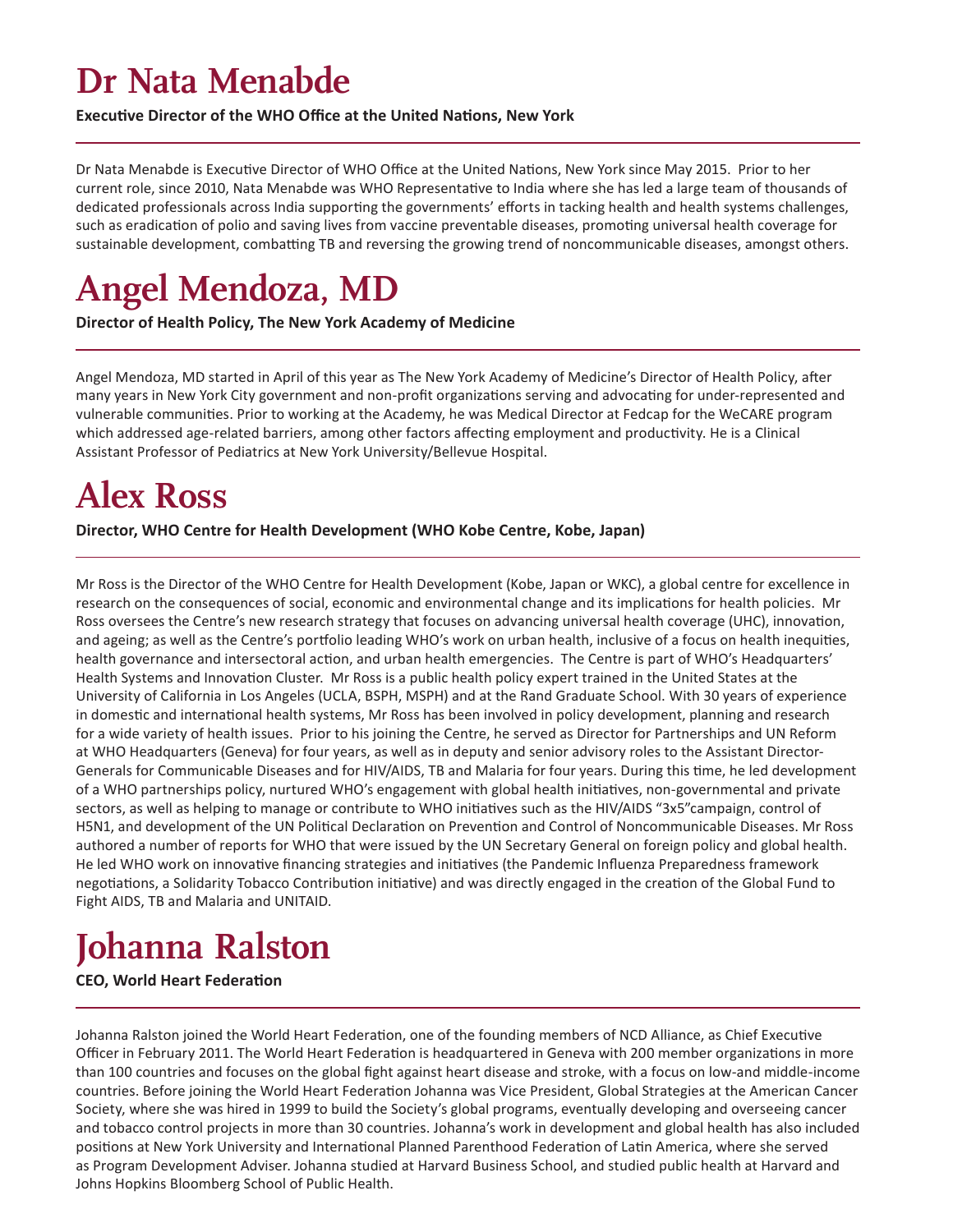# **Elliott Sclar**

**Director of the Center for Sustainable Urban Development (CSUD) at Columbia University's Earth Institute**

Elliott Sclar is the director of the Center for Sustainable Urban Development (CSUD) at Columbia University's Earth Institute; He is a professor of urban planning in Columbia's Graduate School of Architecture, Planning and Preservation. An economist and urban planner, Professor Sclar's research interests include urban economic development planning, transportation and land use planning, and the economics and finance of public services and infrastructure. CSUD is one of eight global centers of excellence in Future Urban Transport supported by the Volvo Foundations of Gothenburg, Sweden. CSUD's major project currently is addressing the infrastructure and land use challenges of metropolitan growth in Nairobi, Kenya. Sclar was a co-coordinator of the Taskforce on Improving the Lives of Slum Dwellers, one of ten task forces set up by the UN Millennium Project to aid in the implementation of the United Nation's Millennium Development Goals. He was a lead author on the Taskforce's book length report (2005): A Home in the City. Professor Sclar has been active in the scholarly movement to reconnect the work of population health experts and urban planners in creating healthier cities. He has published articles in The Lancet, The American Journal of Public Health and The Journal of Urban Health. One of the main challenges he sees is the need to begin to develop more precise measurements of built environment impacts on population health.

## **A.Tianna Scozzaro**

**Director of the Sierra Club's Global Population & Environment Program**

A.Tianna Scozzaro serves as director of the Sierra Club's Global Population & Environment Program. The program works to advance connections between gender, reproductive health, development, climate change and environment with Sierra Club chapter, youth education, USAID policy and global development frameworks. Previously, A.Tianna spent three years at Population Action International (PAI) working on integrated women's health and climate policies within the U.N. and with global partners in Africa, Asia and Latin America. Prior to PAI, A.Tianna served as a program manager at Rachel's Network, a national network of women environment philanthropists, and as a public policy fellow for the U.S. Congressional Committee on Energy Independence and Global Warming. A.Tianna has lived in Chile, Bolivia and Spain. She earned an MPA in environmental science and policy from Columbia University, and holds a BA in international relations from University of California at Davis.

## **Dr Poonam Khetrapal Singh**

#### **WHO Regional Director for South-East Asia**

Dr Poonam Khetrapal Singh, an Indian national, became the first woman to assume the office of WHO Regional Director for South-East Asia on 1 February 2014. Dr Khetrapal Singh's priority areas of work in the Region are:

- addressing the persisting and emerging epidemiological and demographic challenges;
- promoting universal health coverage and robust health systems;
- strengthening emergency risk management for sustainable development;
- articulating a strong regional voice in the global health agenda.

She served for over 2 decades as a civil servant in India as member of the Indian Administrative Services. She was the Health Secretary of the State of Punjab, with a population of 22 million and a health budget of US\$ 350 million.

In 1987 she moved to the Health, Population and Nutrition Department of The World Bank. In 1998 she joined WHO headquarters as Executive Director, Sustainable Development and Healthy Environments Cluster, and a member of the HQ senior management. Dr Khetrapal Singh served as WHO Deputy Regional Director for the South-East Asia Region from 2000 to 2013. In February 2013, she joined the Ministry of Health and Family Welfare of the Government of India as Advisor for International Health, where her principal task was to strengthen global health outcomes and provide guidance to the Ministry to take forward the international health agenda.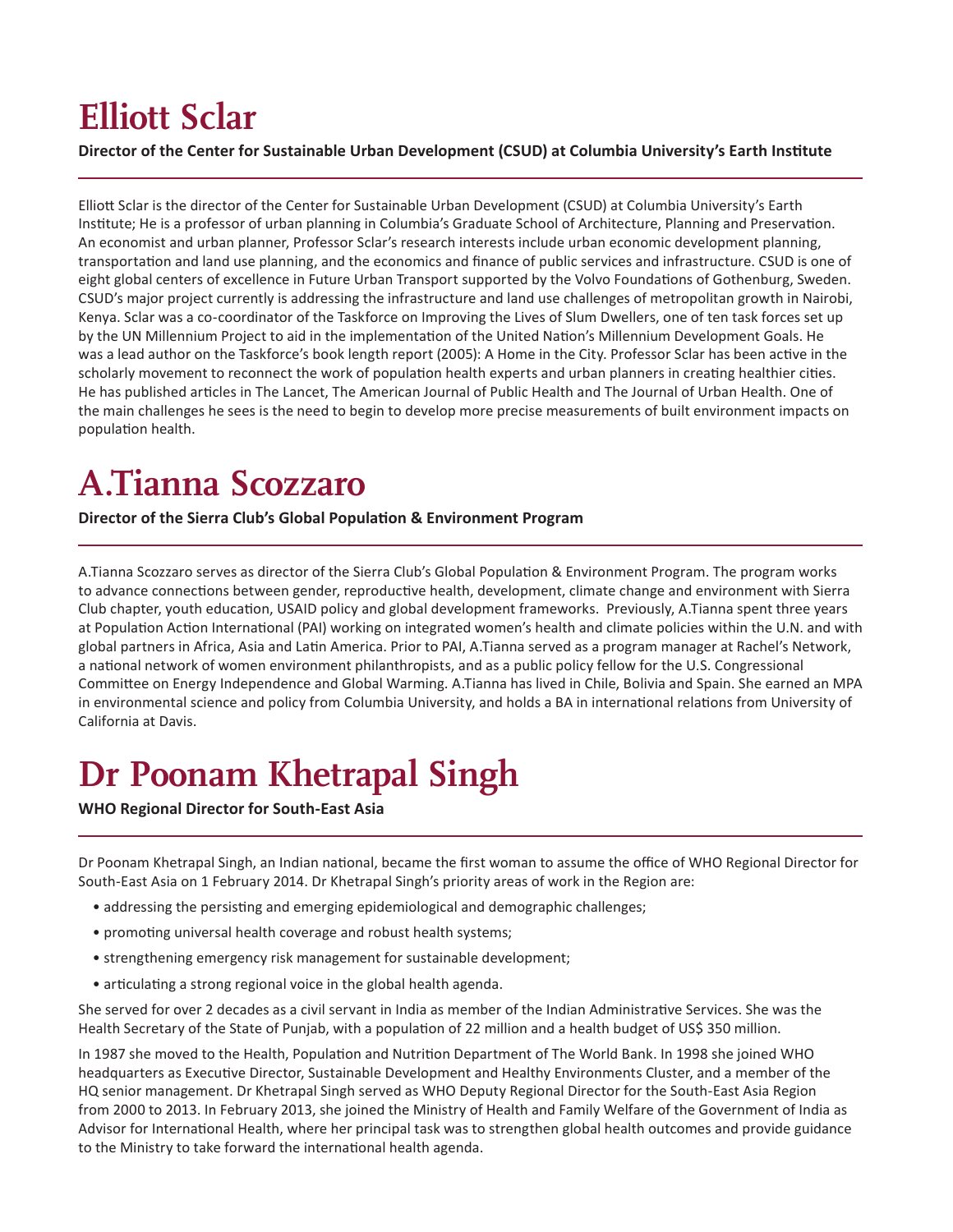### **Jeffrey L. Sturchio**

#### **President and CEO at Rabin Martin**

Jeffrey L. Sturchio is President and CEO at Rabin Martin, a global health strategy consulting firm, and former President and CEO of the Global Health Council. Before joining the Council in 2009, Dr. Sturchio was vice president of Corporate Responsibility at Merck & Co. Inc., president of The Merck Company Foundation and chairman of the U. S. Corporate Council on Africa (CCA), whose 180 member companies represent some 85 percent of total US private sector investment in Africa. While at Merck & Co., Inc., for more than a decade he was a leader of the company's global HIV/AIDS policy and was centrally involved in the UN/Industry Accelerating Access Initiative established in 2000 to help improve HIV/AIDS care and treatment in the developing world. He was a member of the board of the African Comprehensive HIV/AIDS Partnerships in Botswana (2005-2009) and a member of the private sector delegation to the Board of the Global Fund to Fight AIDS, TB and Malaria (2002-2008). He is chairman of the BroadReach Institute for Training and Education and a member of the boards of the Corporate Council on Africa, Friends of the Global Fight Against AIDS and the Museum of AIDS in Africa. Dr. Sturchio is also currently a visiting scholar at the Institute for Applied Economics, Global Health and the Study of Business Enterprise at The Johns Hopkins University; Senior Associate at the Center for Strategic and International Affairs; a principal of the Modernizing Foreign Assistance Network; Fellow of the American Association for the Advancement of Science; a member of the Council on Foreign Relations; and an advisor to amfAR, the Clinton Global Initiative and the NCD Alliance. He received an AB in history from Princeton University and a PhD in the history and sociology of science from the University of Pennsylvania. His publications include Noncommunicable diseases in the developing world: addressing global gaps in policy and research (edited with L. Galambos, Johns Hopkins University Press, 2013).

## **Shamim Talukder, MD**

**Founder and CEO of Eminence Associates for Social Development in Dhaka, Bangladesh**

Shamim Talukder, MD, is founder and CEO of Eminence Associates for Social Development in Dhaka, Bangladesh. Since 2003, Eminence has been committed to improving the lives disadvantaged and marginalized populations through research, training, advocacy, community based interventions and communications in the areas of health, education, environment, governance and information technology. Dr. Talukder is the first Member Secretary of Bangladesh Urban Health Network (BUHN)and has also co-authored a chapter of the first Bangladesh Urban Health Survey 2006 and the Bangladesh Demographic and Health Survey (2011) that later was transformed into a National Policy Brief on Non Communicable Disease. He was co-author of a working paper of Measure DHS, an analysis from Bangladesh Demographic and Health Survey (BDHS), 2011 on different variables of reproductive and fertility issues of women of reproductive age. Dr. Talukder also serves as the member secretary of the Non Communicable Diseases Forum (NCD-F), coordinator of Bangladesh Civil Society Network for Promoting Nutrition (BCSNPN), and founder and general secretary of the Global Citizen Forum for Sustainable Development. He has worked nationally and internationally to develop health policy with special focus on non-communicable diseases and nutrition. He is also actively involved in environment, climate change and health related civil society platforms at national and international levels such as the Climate Action Network (CAN) and Population and Sustainable Development Alliance (PSDA).

## **Yonette Thomas, PhD**

Yonette Thomas, PhD is science advisor for urban health to the New York Academy of Medicine, a member of the International Society for Urban Health board, and a senior research advisor to the Association of American Geographers. She is a faculty affiliate of the Maryland Population Research Center at the University of Maryland College Park, and a voluntary associate professor in the Department of Public Health Sciences at the University of Miami Miller School of Medicine where she teaches social epidemiology. She was formerly the associate vice president for research compliance at Howard University. Previously she served as the chief of the Epidemiology Research Branch and program director for the sociology epidemiology program at the National Institute on Drug Abuse, National Institutes of Health. She has held faculty appointments in the Department of Psychiatry and Behavioral Sciences and in the School of Pharmacy at Howard University. She is a member of the Consortium of Social Science Associations Advisory Committee and the Steering Committee of the National Hispanic Science Network. Her primary research and publications have focused on the social epidemiology of drug abuse and HIV/AIDS and the link with geography, including edited volumes: Geography and Drug Addiction, Crime, HIV, and Health: intersections of Criminal Justice and Public Health Concerns. She has a Ph.D. in medical sociology and demography, with post graduate training in epidemiology.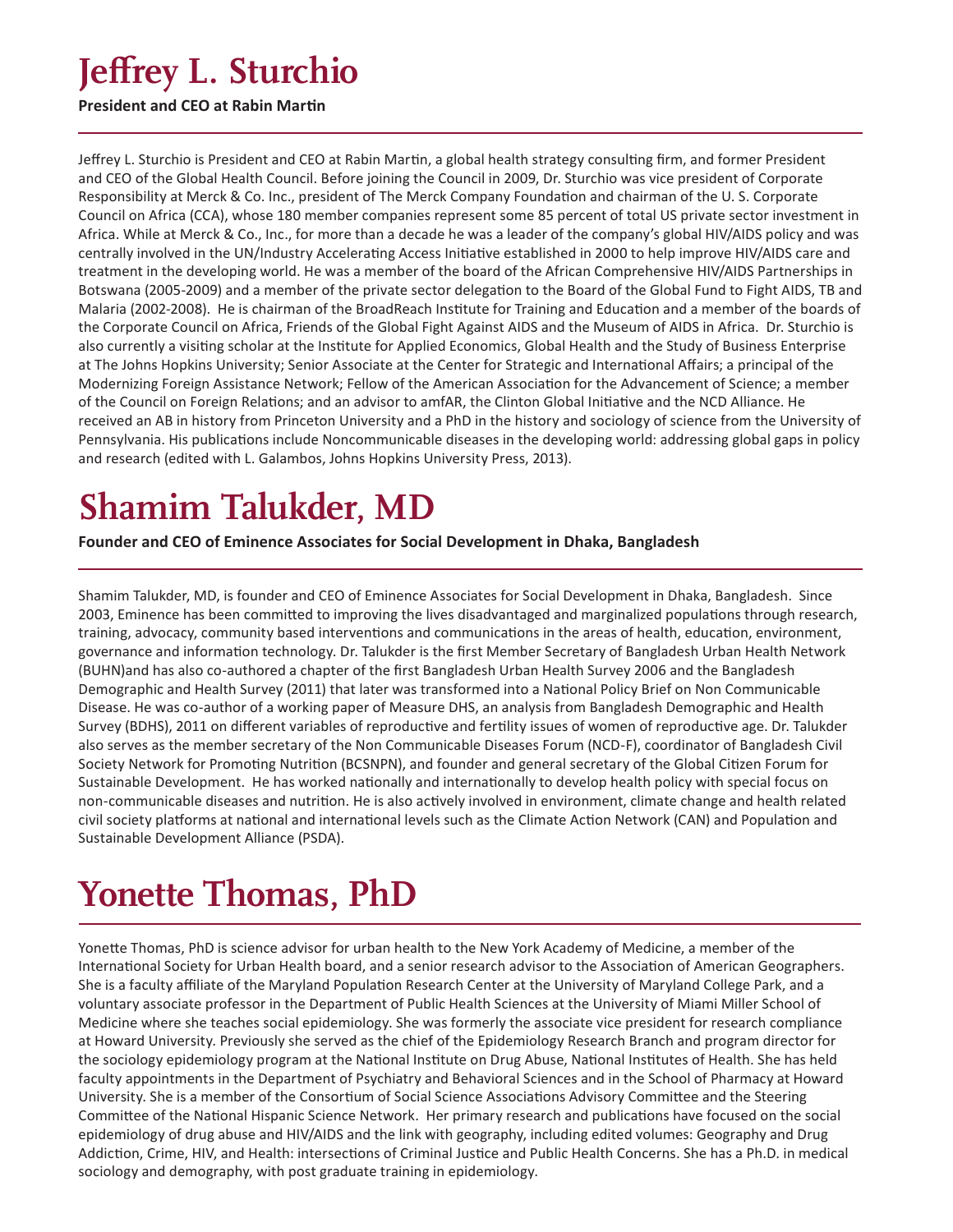# **Jane Thomason**

**Chief executive officer of Abt JTA**

Jane Thomason is the chief executive officer of Abt JTA. Dr. Thomason established JTA International in 1999 and has successfully led its growth, building from an initial portfolio of aid programs to diversify into the mining sector and develop Australian operations. In 2013, JTA International became Abt JTA, a wholly owned subsidiary of Abt Associates. Dr. Thomason has worked extensively in Indonesia, Papua New Guinea and the Pacific, Mongolia and the Philippines and has held executive roles in Australia and internationally, including: Chair of the Wesley Hospital Board; Chief Executive Officer of the Queensland Royal Children's Hospital; Director of Women's Health in Queensland; Senior Social Sector Specialist at the Asian Development Bank in Manila; and head of the Department of Community Medicine at the University of PNG and adviser to the Health Metrics Network Executive Board at WHO, Geneva, where she focused on building regional partnerships to improve country civil registration and vital statistics systems. Dr Thomason has led several multi-country research studies, including Health Sector Reform in Asia and Private Sector Growth in the Health Sector in Asia, as well a number of health impact assessments and PPP designs on behalf of resource sector clients. She is frequently invited to assist global organizations to develop their future strategies. Dr. Thomason has a Ph.D. from the University of Queensland, a Master's degree in Public Health (Tropical) from the University of Sydney and a Bachelor of Social Work, majoring in Community Development, from the University of Queensland.